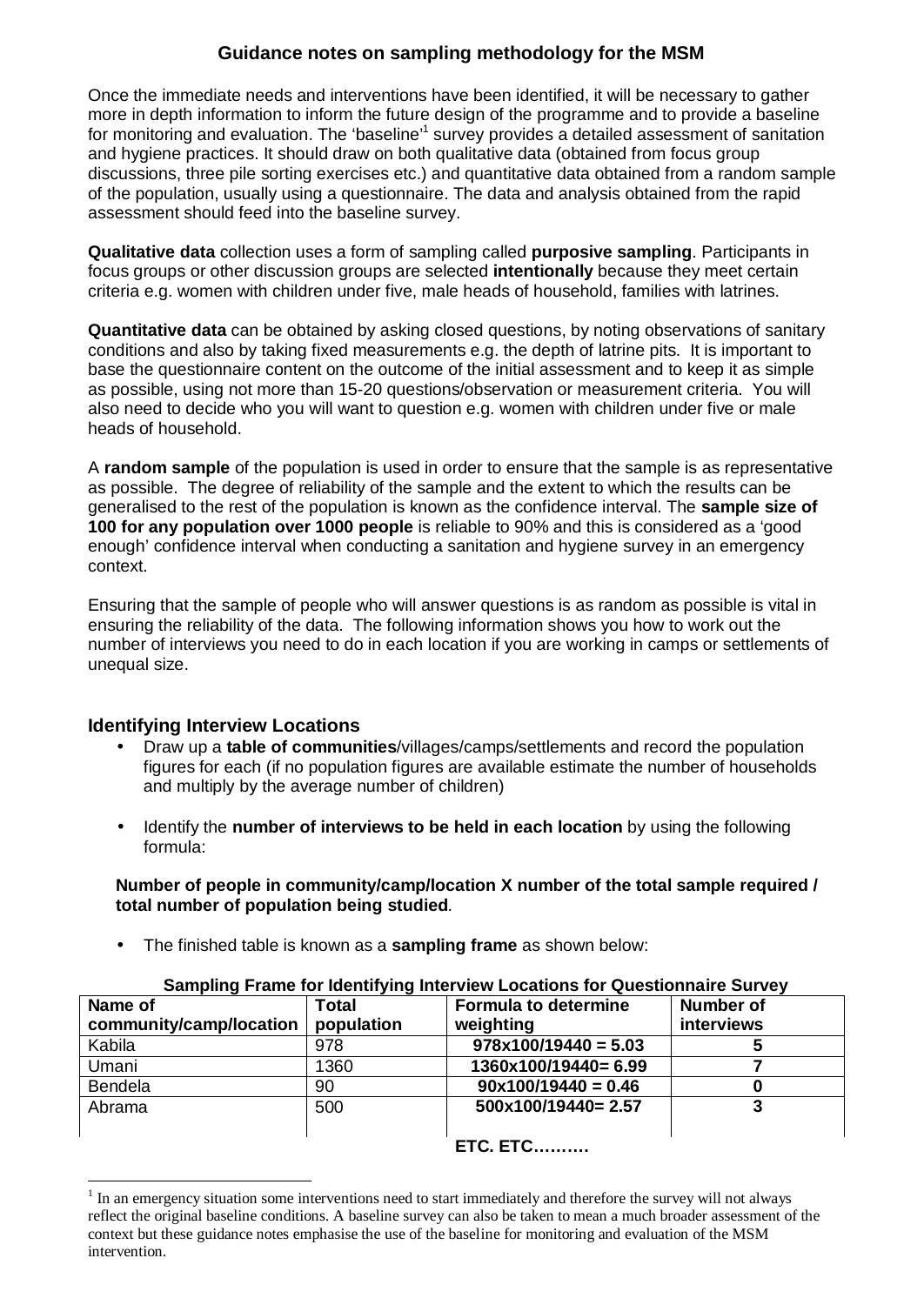| Bemba        | 939    | $939x100/19440 = 4.85$   |     |
|--------------|--------|--------------------------|-----|
| Kirunga      | 3879   | $3879x100/19440 = 19.95$ | 20  |
| Lungi        | 790    | $1790x100/19440 = 9.21$  |     |
| <b>TOTAL</b> | 19,440 |                          | 100 |

**NB** In some communities/locations where the population size is relatively small e.g. Bendela, there may not be anyone selected for interview. It is still important, however, that each location is included in the sampling frame.

Once you know how many interviews you will do in each location, you will need to **randomly select the actual households** where you will carry out the interview.

### **Selecting households in each location**

 $\lambda$ 

- If a list of all households is available then use the numbered list to choose households at random using the random number table (see instructions below).
- If the number of households is  $\lt/=$  30 draw a map and number the households
- If there are >30 households subdivide the area and select one area at random –draw a map and number the households
- Select random numbers using the random number table to identify the household(s) where the interviews will take place
- If no one that meets the interviewee criteria is available e.g. women with children under five years or female refugee then go to the next house

#### **Spin a Bottle Method**

This method is less reliable and easily misused. It is also not good for large areas. It should be possible, however, to divide a large area into more manageable areas as above.

- Go to the centre of the location
- Place the bottle on the ground so that it rotates
- Walk in a straight line in the direction of the bottle
- Count the number of houses along this line until you come to the boundary e.g. 10
- Choose a random number from one to ten (or however many houses are along the line) to allow you to select the household where you will conduct the interview
- If no one that meets the interviewee criteria is available (e.g. women with children under five years or female refugees) then go to the next house

#### **Using a Random Number Table**

- Use the random number table in the annex
- Close your eyes and allow a pen to pick out a number on the table
- Determine how many digits you need to refer to e.g. you want to pick a random number between 1 and 1000 so you will use only four of the digits on the selected row of the table
- You can read from right to left of left to right to select your four digits and therefore the random number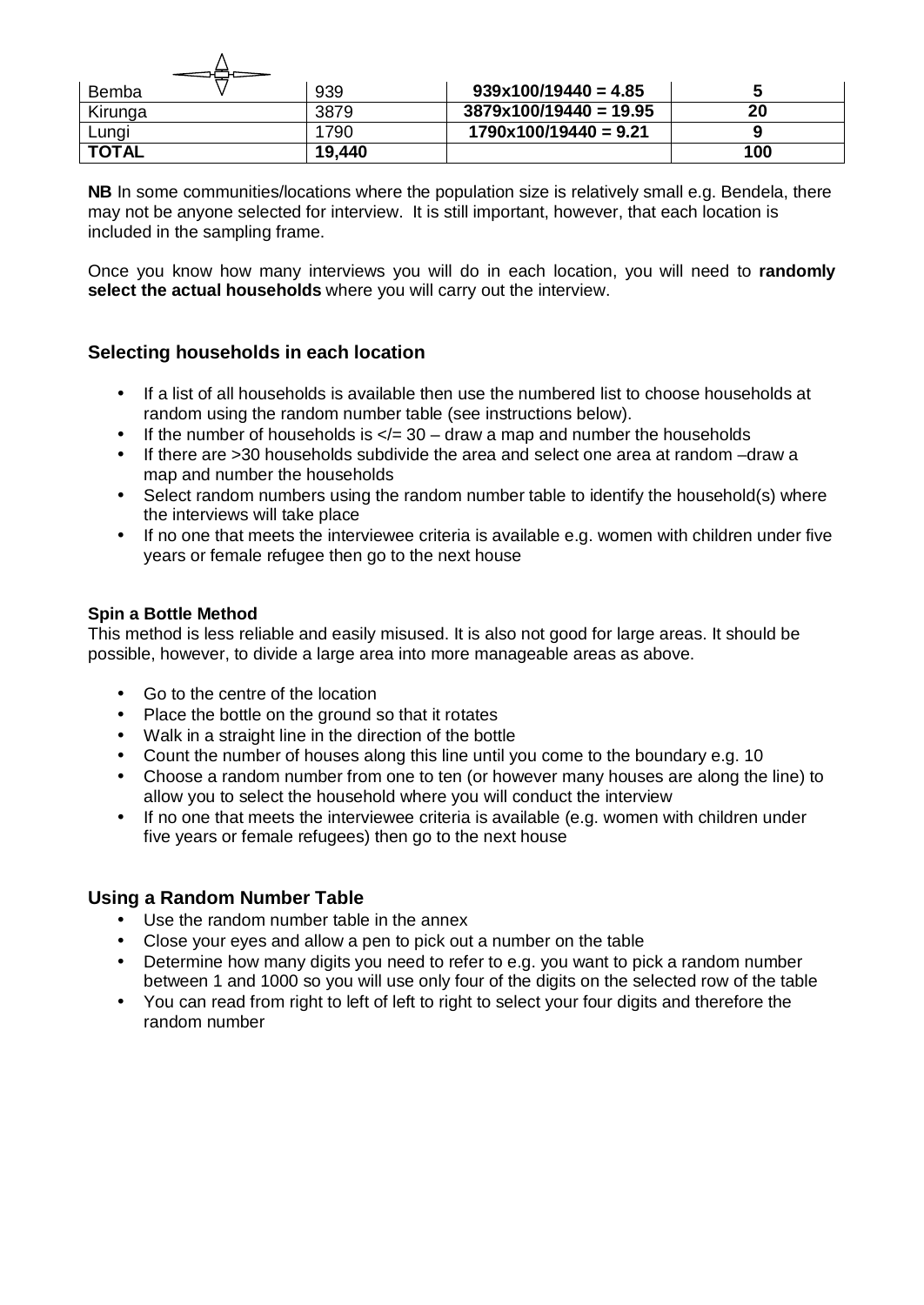| LAGINDIG OF ACTIVITY CHAITO CANTE CHAIT TOF CONGUCTING THE QUESTIONING IT SUPPLY |     |                  |     |            |     |     |     |     |            |                  |                  |     |            |
|----------------------------------------------------------------------------------|-----|------------------|-----|------------|-----|-----|-----|-----|------------|------------------|------------------|-----|------------|
| <b>Activity</b>                                                                  | Day | $\overline{Day}$ | Day | <b>Day</b> | Day | Day | Day | Day | <b>Day</b> | $\overline{Day}$ | $\overline{Day}$ | Day | <b>Day</b> |
|                                                                                  | 1   | $\mathbf{2}$     | 3   | 4          | 5   | 6   | 7   | 8   | 9          | 10               | 11               | 12  | 13         |
| Prepare                                                                          |     |                  |     |            |     |     |     |     |            |                  |                  |     |            |
| questionnaire                                                                    |     |                  |     |            |     |     |     |     |            |                  |                  |     |            |
|                                                                                  |     |                  |     |            |     |     |     |     |            |                  |                  |     |            |
| Translate (if                                                                    |     |                  |     |            |     |     |     |     |            |                  |                  |     |            |
| necessary)                                                                       |     |                  |     |            |     |     |     |     |            |                  |                  |     |            |
| Prepare sampling                                                                 |     |                  |     |            |     |     |     |     |            |                  |                  |     |            |
| frame                                                                            |     |                  |     |            |     |     |     |     |            |                  |                  |     |            |
| Train survey team                                                                |     |                  |     |            |     |     |     |     |            |                  |                  |     |            |
|                                                                                  |     |                  |     |            |     |     |     |     |            |                  |                  |     |            |
| Pre-test                                                                         |     |                  |     |            |     |     |     |     |            |                  |                  |     |            |
| questionnaire                                                                    |     |                  |     |            |     |     |     |     |            |                  |                  |     |            |
|                                                                                  |     |                  |     |            |     |     |     |     |            |                  |                  |     |            |
| Amend                                                                            |     |                  |     |            |     |     |     |     |            |                  |                  |     |            |
| questionnaire                                                                    |     |                  |     |            |     |     |     |     |            |                  |                  |     |            |
| Data collection                                                                  |     |                  |     |            |     |     |     |     |            |                  |                  |     |            |
|                                                                                  |     |                  |     |            |     |     |     |     |            |                  |                  |     |            |
| Data collation                                                                   |     |                  |     |            |     |     |     |     |            |                  |                  |     |            |
|                                                                                  |     |                  |     |            |     |     |     |     |            |                  |                  |     |            |
| Data analysis                                                                    |     |                  |     |            |     |     |     |     |            |                  |                  |     |            |
|                                                                                  |     |                  |     |            |     |     |     |     |            |                  |                  |     |            |
| <b>Report writing</b>                                                            |     |                  |     |            |     |     |     |     |            |                  |                  |     |            |
|                                                                                  |     |                  |     |            |     |     |     |     |            |                  |                  |     |            |

### **Example of Activity Chart/Gantt Chart for conducting the questionnaire survey\***

#### **Use of findings**

 $\overline{a}$ 

- To inform indicators/ set targets within the logframe (i.e. this is an intrinsic part of the monitoring system)
- Once you have completed the analysis, it is good practice to try to discuss the results with the community. Feedback to the community should help to identify subsequent community and agency actions

<sup>∗</sup> The preparation and execution of the questionnaire survey will need to be carried out simultaneously with other hygiene promotion activities and should not require the cessation of these other activities for the full thirteen days.